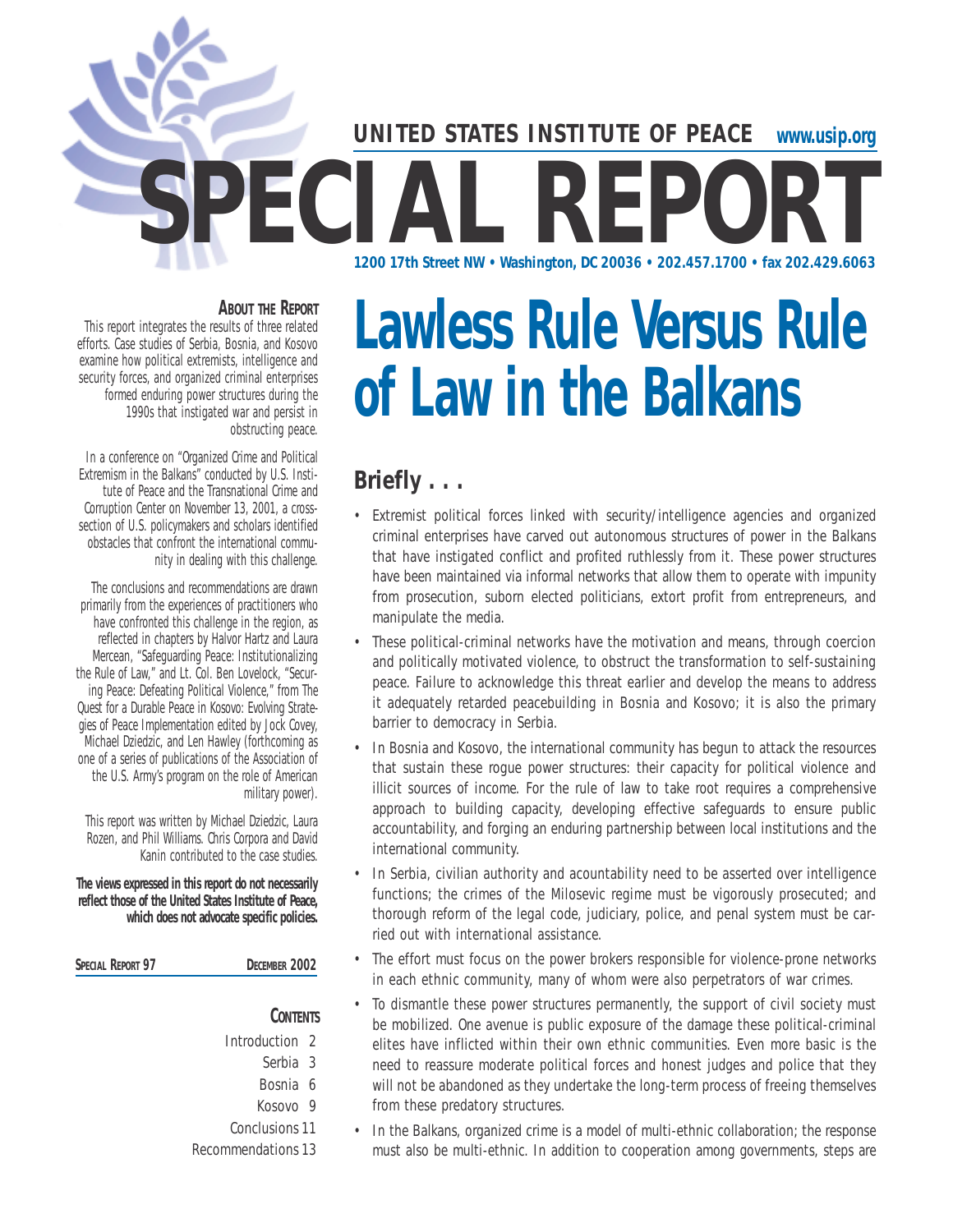needed to forge regional and international networks that bring groups from civil society together across ethnic boundaries so they can reinforce each other in addressing this shared problem.

- Unless these predatory power structures are dismantled and the rule of law institutionalized, political extremism and organized crime will continue to fester and destabilize the Balkans.
- The United States should pick its friends with care and make it clear that criminals of all ethnicities should be brought to justice. During the past century, the United States discovered that chronic political unrest in the Balkans could endanger U.S. interests in ways that were impossible to ignore. The likely consequence of future neglect would be for the Balkans to degenerate into a haven or transit point for terrorism.

## **Introduction**

In spite of the cultural diversity of the Balkans, the political economies of the region share a common, criminalized legacy. Extremist political factions have dominated politics in the post-Tito era by wielding a capacity for coercion and political violence derived from control over the state security apparatus and intelligence activities. The economies of the region have become increasingly criminalized as assets of socially owned enterprises were stripped, and smuggling and organized criminal activity became the primary means of income. Politics was a zero-sum game with outcomes ultimately decided by violent means. Control of the state translated into predatory exploitation of both the formal and underground economies.

These kleptocracies exploited and inflamed ethnic tensions as a means of legitimizing their rule. The wars that resulted afforded abundant opportunities for those in power to profit from arms smuggling and sanctions busting. The extremist power structures described in this report were thus responsible for instigating conflict and profiting ruthlessly from it, very often by dealing with each other to move commodities across ethnic boundaries. Today these largely informal power structures retain the motivation and means to obstruct the transformation to self-sustaining peace in Bosnia and Kosovo and to thwart democratic consolidation in Serbia. They continue to operate with impunity from prosecution, suborn or blackmail elected politicians, extort profit from entrepreneurs, and manipulate the media. Dismantling these power structures and ushering in the rule of law has thus become a top international priority.

Both Michael Steiner, special representative of the UN secretary seneral in Kosovo, and Lord Paddy Ashdown, the new high representative in Bosnia, have placed the threat from organized crime and corruption at the top of their agenda, and they have stressed the need to promote the rule of law. In his inaugural speech on May 27, 2002, Lord Ashdown made justice his top priority, declaring, "It may well be that the grip of nationalism in Bosnia and Herzegovina is, slowly—too slowly—weakening. But the grip of criminality and corruption is strengthening. And this poses a direct threat to every single one of us." Similarly Steiner has made the rule of law one of his top priorities. In his April 24, 2002 address to the UN Security Council, he advised that "we are also enhancing capabilities to effectively combat organized crime, terrorism, and corruption. However, I must emphasize that as we begin to make significant arrests against the criminal gangs we should anticipate a criminal backlash."

Failure to acknowledge the criminal threat earlier and develop the means to address it has retarded peacebuilding in Bosnia and Kosovo and is thwarting reform in Serbia. Various factors have been responsible for obscuring the international comprehension of this issue:

• Conflict in the Balkans was defined in ethnic terms. Many atrocities, however, were motivated by wartime profiteering and plunder; irregular forces with roots in the criminal underworld played a leading role in this.

#### **ABOUT THE INSTITUTE**

The United States Institute of Peace is an independent, nonpartisan federal institution created by Congress to promote the prevention, management, and peaceful resolution of international conflicts. Established in 1984, the Institute meets its congressional mandate through an array of programs, including research grants, fellowships, professional training, education programs from high school through graduate school, conferences and workshops, library services, and publications. The Institute's Board of Directors is appointed by the President of the United States and confirmed by the Senate.

#### **BOARD OF DIRECTORS**

**Chester A. Crocker** (Chairman), James R. Schlesinger Professor of Strategic Studies, School of Foreign Service, Georgetown University • **Seymour Martin Lipset** (Vice Chairman), Hazel Professor of Public Policy, George Mason University • **Betty F. Bumpers,** Founder and former President, Peace Links, Washington, D.C. • **Holly J. Burkhalter,** Advocacy Director, Physicians for Human Rights, Washington, D.C. • **Marc E. Leland,** Esq., President, Marc E. Leland & Associates, Arlington, Va. • **Mora L. McLean,** Esq., President, Africa-America Institute, New York, N.Y. • **María Otero,** President, ACCION International, Boston, Mass. • **Barbara W. Snelling,** former State Senator and former Lieutenant Governor, Shelburne, Vt. • **Harriet Zimmerman,** Vice President, American Israel Public Affairs Committee, Washington, D.C.

#### *MEMBERS EX OFFICIO*

**Lorne W. Craner,** Assistant Secretary of State for Democracy, Human Rights, and Labor • **Douglas J. Feith,** Under Secretary of Defense for Policy • **Paul G. Gaffney II,** Vice Admiral, U.S. Navy; President, National Defense University • **Richard H. Solomon,** President, United States Institute of Peace (nonvoting)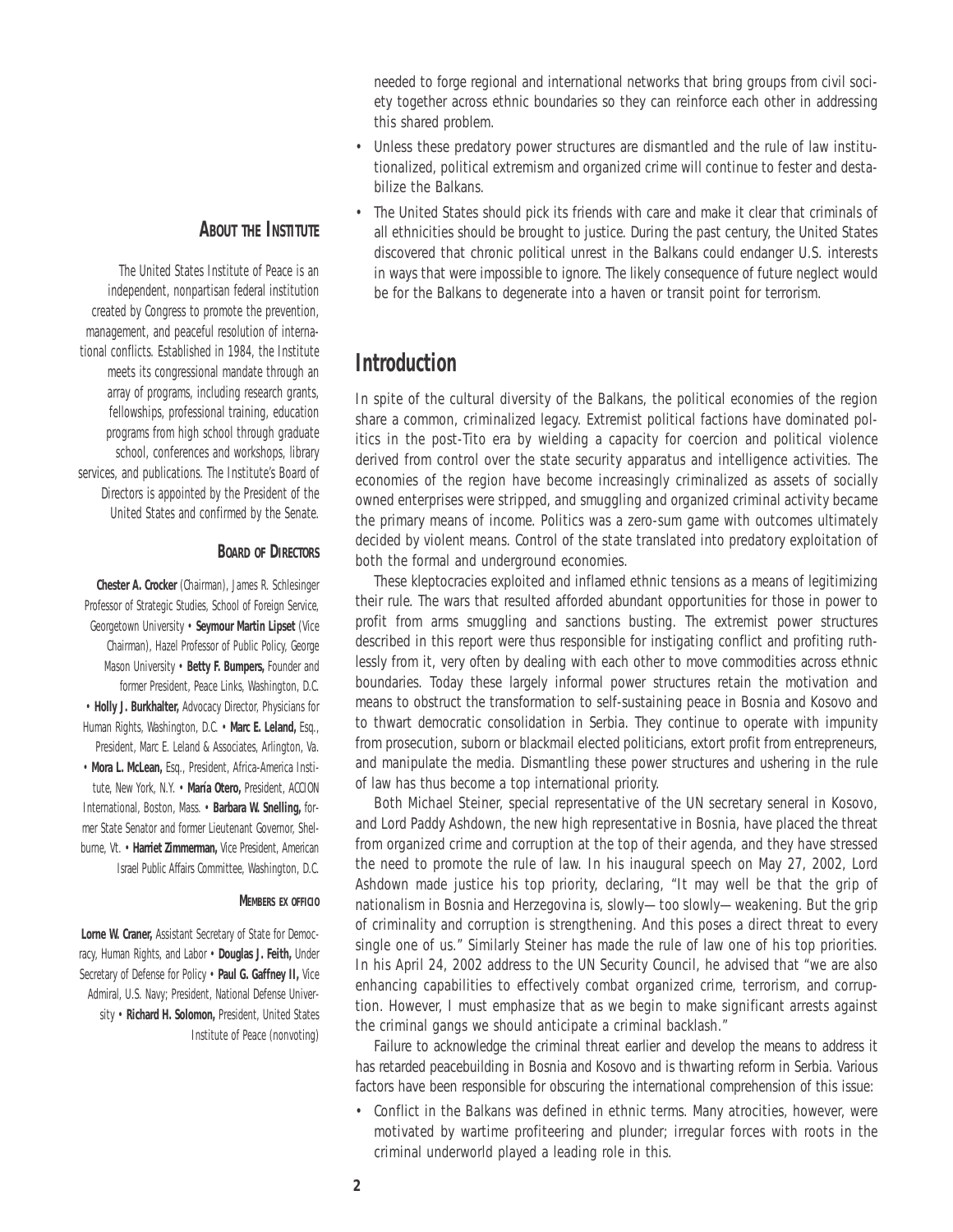- International embargoes that were imposed to stanch ethnic carnage had perverse effects. They created a dependency on criminal operatives within each ethnic community because of the need to arrange cross-border transactions to obtain weapons, fuel, and other commodities. The result was to cement the bond between each state security apparatus and the criminal underworld.
- Organized crime was regarded as having no relevance to military peace enforcement until relatively recently. An understanding that securing the environment requires severing the nexus between criminal sources of wealth and violence-prone political obstructionists remains less than universal.
- The nexus between crime and politics is maintained through concealed, informal networks that extend into the intelligence agencies, military establishments, and police services of the state, resulting in a high degree of impunity.

In Bosnia and Kosovo, the international community has begun to attack these power structures and deprive them of their primary political resources: a capacity for political violence and illicit sources of income. The effort should focus on the power brokers who are responsible for violence-prone networks in each ethnic community. There is considerable overlap between this group and perpetrators of war crimes. Defeating power structures rooted in the nether world of intelligence operatives, gangsters, and paramilitary warlords requires committed international military forces. Criminalized extremist power structures cannot be dismantled by combat troops alone, however. A complete spectrum of law enforcement and criminal justice capabilities, from intelligence to incarceration, is required. Given that systems of law enforcement and criminal justice had either been intimidated or eliminated in Bosnia and Kosovo, international actors require proper authority and resources to complete this continuum.

Case studies of Serbia, Bosnia, and Kosovo below trace the evolution of criminalized political economies and the implications this has had for international efforts to bring peace and rule of law to the region. The case studies are followed by recommendations for dismantling political-criminal power structures and institutionalizing the rule of law. These three cases were selected due to their salience for U.S. interests, but similar criminalized power structures exist throughout the region. A recent report on Macedonia, for example, concludes that, "In effect the state has come to function in important respects as a 'racket.'" The consequence is "outright collusion between ethnic leaders to heighten tensions" ("Macedonia's Public Secret: How Corruption Drags the Country Down," International Crisis Group, August 31, 2002).

## **Serbia**

#### *The Criminalization of the Political Economy*

During the Tito era an alliance was forged between Yugoslavia's intelligence agencies and its criminal underworld. The latter served as an instrument of political control under contract to assassinate dissidents abroad who were considered a threat to the Tito regime. The Belgrade mafia was well established due to its control of the so-called "Balkan route" for heroin from Afghanistan into Europe. Criminals received the full support of the Yugoslav intelligence apparatus, including fake passports, assumed identities, cover stories, safe houses, assistance from secret police in Yugoslav embassies, and impunity for their crimes. Over 100 Yugoslavs were murdered abroad between 1965 and 1990, but not a single successful prosecution took place.

In the post-Tito era, an informal alliance involving President Slobodan Milosevic's political machine, the Interior Ministry's State Security Service, and the Serb mafia was instrumental in criminalizing the Yugoslav political economy. Under the influence of Milosevic and his wife, Mirjana Markovic, the government was transformed into a kleptocracy *The extremist power structures described in this report were responsible for instigating conflict and profiting ruthlessly from it, very often by dealing with each other to move commodities across ethnic boundaries.* 

*Under the influence of Milosevic and his wife, Mirjana Markovic, the government was transformed into a kleptocracy dedicated to manipulating the monetary system, stripping assets from state-owned property, monopolizing lucrative smuggling networks, and war profiteering.*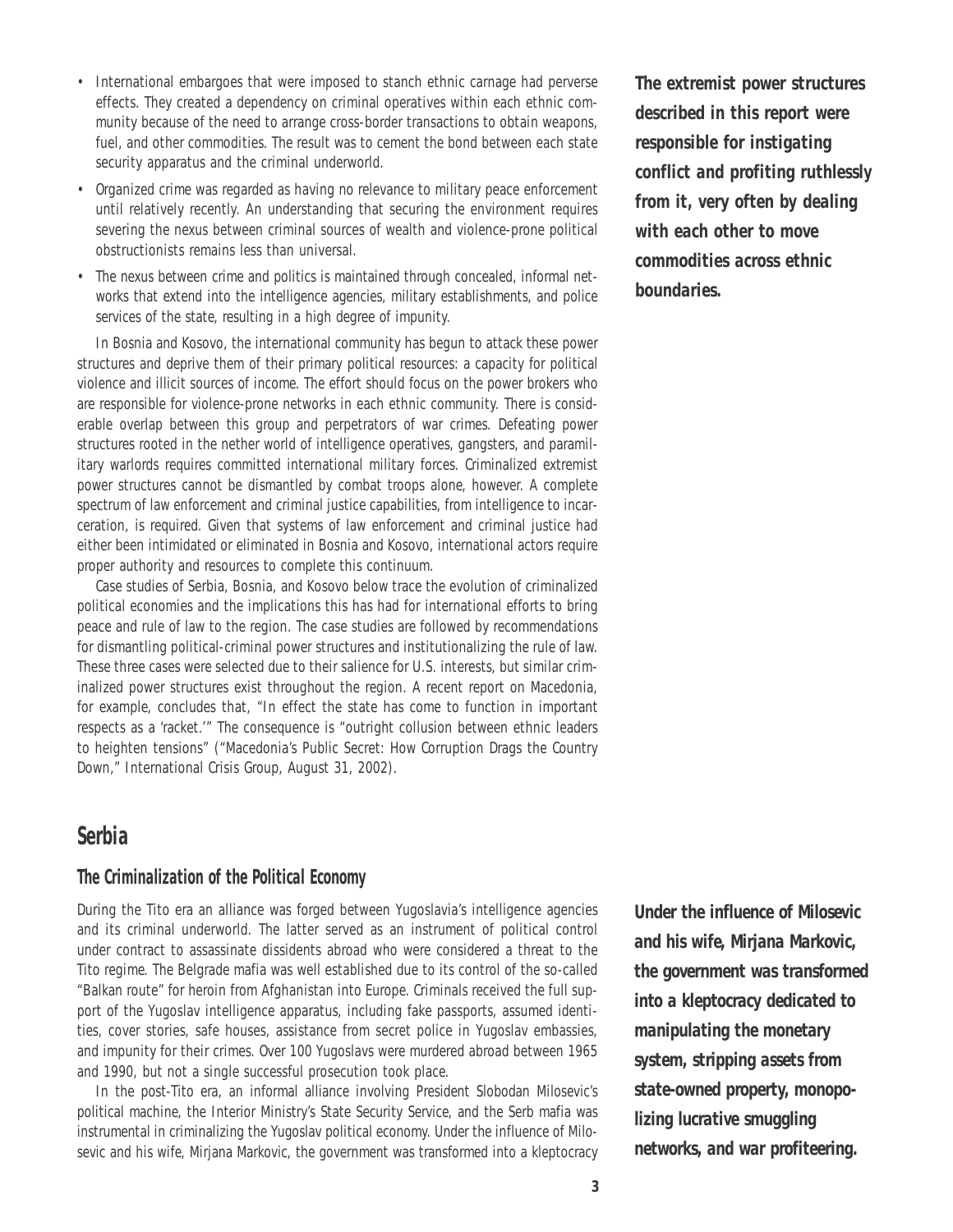dedicated to manipulating the monetary system, stripping assets from state-owned property, monopolizing lucrative smuggling networks, and war profiteering. The primary beneficiaries were Milosevic's Socialist Party of Serbia (SPS); the Yugoslav United Left (JUL) party of his wife; the State Security Service; some opposition party members; and career criminals. Among the specialties of the State Security Service, as described by the Helsinki Committee for Human Rights in Serbia, were arms smuggling, financial manipulation, narcotics trafficking, and even political murders, along with deployment as paramilitary units outside Serbia. The JUL party is described by Louis Sell in *Slobodan Milosevic and the Destruction of Yugoslavia* (Duke University Press, Durham, N.C., 2002) as a "rabble of war profiteers, smugglers, and criminals." Markovic allegedly operated on principles derived from the mafia of "absolute loyalty" purchased through patronage and "the certainty that betrayal would be repaid with death." Sell notes that Markovic and her JUL colleagues are suspected of complicity in a number of unsolved political assassinations.

At the macroeconomic level, monetary policy was shamelessly manipulated. The current governor of the National Bank, Mladjan Dinkic, exposed the Milosevic-era financial schemes in *The Economics of Destruction* (Video nedeljnik, Belgrade, 1995), noting that, "In the autumn of 1991, the Serbian leadership took complete control over Yugoslavia's monetary policy. . . . Time would show that this discretion was not intended to serve national interests, but rather certain individuals in the ruling financial elite." Only government officials were allowed to buy foreign currency at the official exchange rate. They could then resell German marks, for example, at much higher black market exchange rates. By 1995, Dinkic estimates that the equivalent of \$4 billion (U.S.) had been extracted from the population through manipulation of foreign exchange rates in tandem with hyperinflationary increases in the money supply.

Privatization of government-owned enterprises and asset stripping were other illicit sources of income. The privatization of Serbian Postal Telephone and Telegraph (PTT) in 1997 was of critical importance, providing Milosevic with \$1.5 billion that was reportedly used to pay salaries and pensions in response to growing restiveness against his regime. The buyers were Italian and Greek investors, illustrating the complicity of the international community in perpetuating Milosevic in power.

Milosevic and his associates also profited greatly from western sanctions because of their ability to exploit shortages through the marketing of smuggled goods. Political supporters of the Milosevic family were given official positions and government concessions that permitted avoidance of customs duties. The major products for sale in this gray economy were oil, gas, consumer goods, cigarettes, computers, telecommunications equipment, agricultural products, and spare parts. Even during the height of the sanctions regime, Milosevic manipulated international humanitarian food assistance, which allowed him to barter domestic grain for Russian gas and oil. Jugopetrol, run by Dragan Tomic, then speaker of the Serbian parliament, had a monopoly on petroleum imports and distribution. Smuggled cigarettes accounted for an estimated 70 percent of domestic consumption. It was even more lucrative to evade duties imposed by European Union states and peddle contraband cigarettes there. Marko Milosevic, son of the former president, was alleged to be a major player in this market. The long-running practice of diverting customs revenues to SPS party coffers ultimately resulted in Milosevic's indictment by Serb authorities in April 2001.

The Yugoslav Army was another beneficiary of the criminalization of the political economy. Seventy percent of the Yugoslav budget went to the army, but public accountability for the way it was disbursed was absent. Various Yugoslav tycoons who had connections to the army and to Russia emerged to facilitate the smuggling of weapons into the Republika Srpska and to other parties involved in conflict in the Balkans. Hundreds of deals totaling perhaps \$250 million were reportedly transacted. Solid evidence emerged in October 2002 that this clandestine activity has continued in the form of military assistance to Iraq from both Serbia and Republika Srpska, allegedly including development of cruise missiles for delivery of weapons of mass destruction.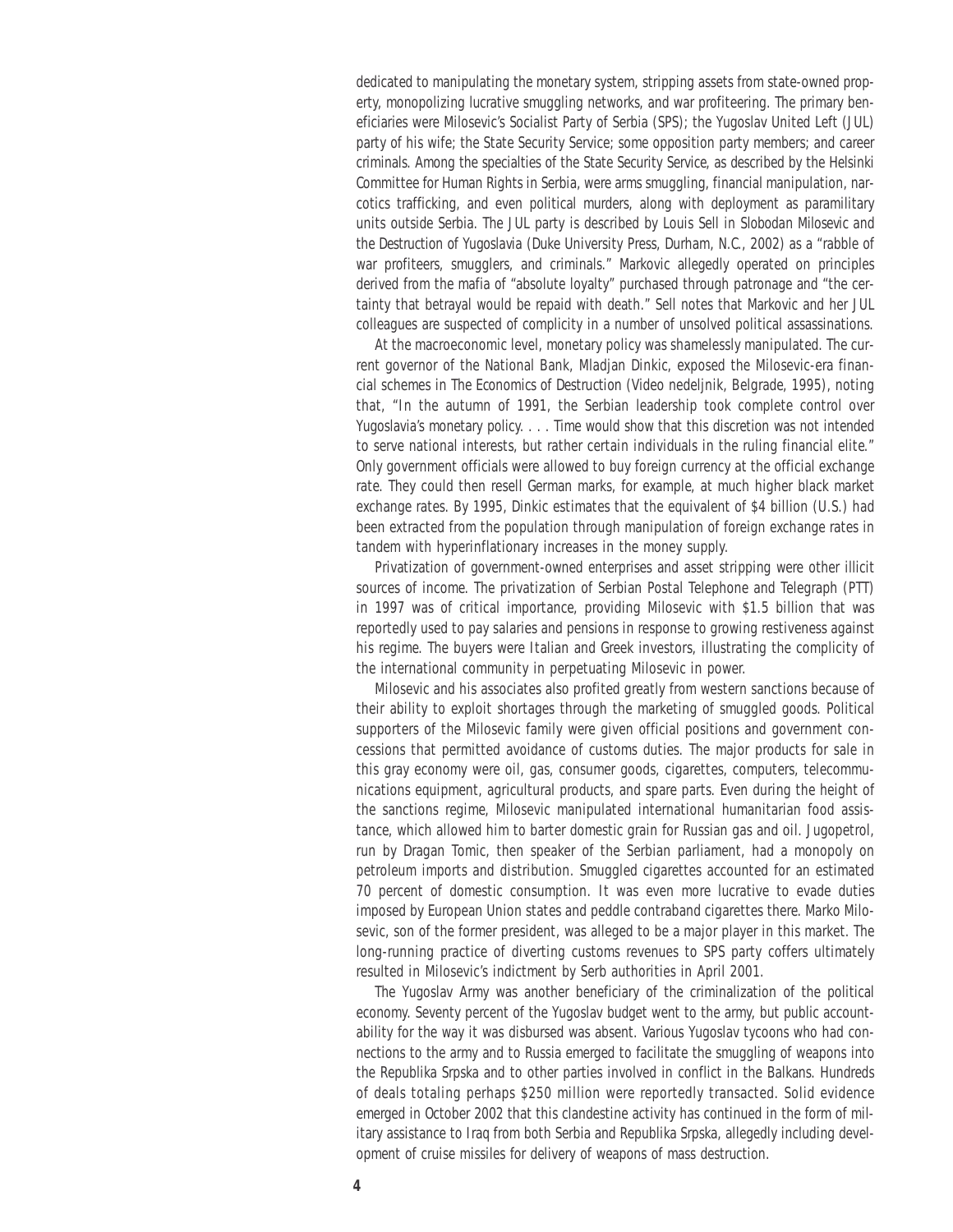Organized crime was another area of activity to be exploited in Milosevic's economy. According to journalist Duska Jovanic, the criminal underworld was reportedly astounded in the early 1990s by the way state authorities moved into the business of organized crime. Black market dealings, arms smuggling, and participation in financial manipulation became a way for the State Security Service to finance operations and for Milosevic's cronies to enrich themselves. Since Serbia is a major trans-shipment point on the Balkans drug smuggling route, at the very least there was complicity between Turkish trafficking organizations and Serbian officials to ensure free passage. Trafficking was allegedly orchestrated through the secret service of the Foreign Ministry and the State Security Service. Proceeds from the many illicit schemes orchestrated by the Milosevic regime were deposited in Cyprus and other offshore banking centers. Budimir Babovic, formerly of the Interpol office in Belgrade, described Serbia in a March 2000 *Chicago Tribune* article as a "black hole of criminality" in which there was "the criminalization of the state apparatus on all levels." After Milosevic's downfall, a ton of heroin was discovered in police lockers at Belgrade's police station number 1, and a Yugoslav military attaché was apprehended for smuggling cocaine in Venezuela.

While Milosevic insiders enriched themselves, the combined impact of the collapse of the formal economy, hyperinflation, and international sanctions devastated the average wage earner. The Tito-era economic model, which had fostered economic interdependence among the various republics, was shattered as the Federal Republic of Yugoslavia (FRY) disintegrated. Nearly half the workforce lost their jobs, and pensioners went unpaid for months at a time. The informal economy became virtually the only refuge. It provided both basic necessities and employment. At the Belgrade flea market, for example, one could find food, toys, crockery, tools, alcohol, cigarettes, counterfeit clothes and athletic shoes, pirated cassettes and video recordings, and stereo systems.

Milosevic sought to legitimize his predatory regime by manipulating nationalist themes. As Louis Sell observes, he glorified Serbia's past while attacking "the other Yugoslav peoples as anti-Serbian." Ethnic cleansing in Croatia, Bosnia, and Kosovo did not erupt spontaneously, however; they were often the result of deliberate atrocities committed by the State Security Service and their erstwhile collaborators from the criminal underworld. The most notorious example was Zeljko Raznatovic, or "Arkan," who had a career as a hit man for the Yugoslav secret police. Arkan and others like him served the Serb war machine as paramilitary leaders who killed and terrorized non-Serb populations, causing them to flee those portions of Croatia and Bosnia that Belgrade desired. In exchange, Arkan's "Tigers" and other paramilitary groups with links to the security services got all the loot they could pillage. Arkan then monopolized lucrative petrol and cigarette concessions in territory he had "ethnically cleansed."

#### *Impact on Reform and Regional Stability*

In the post-Milosevic era, reform-minded leaders have created conditions for growth in legitimate economic activity and substantially reduced opportunities for smuggling. The political-criminal networks that permeated Milosevic's regime, however, have proven to be enduring. The State Security Service and the army intelligence apparatus, the Military Security Service, have remained virtually autonomous entities.

A detailed study of policing in the FRY published in October 2001 describes these persistent power structures as "a firm within a firm" ("Study on Policing in the Federal Republic of Yugoslavia," Organization for Security and Cooperation in Europe). Foreign Minister Goran Svilanovic sees a grave danger to his country's nascent democracy emanating from "the link between organised crime—which gained its riches through smuggling of arms, cigarettes, alcohol and, increasingly, human beings—and the political and parapolitical centers of power in the region." Among the consequences for democratic consolidation are intimidation and blackmail of reformist politicians and judges, protection of war criminals, and obstruction of efforts to gather evidence about their wrongdoing.

*The criminal underworld was reportedly astounded in the early 1990s by the way state authorities moved into the business of organized crime.* 

*In the post-Milosevic era, reform-minded leaders have created conditions for growth in legitimate economic activity and substantially reduced opportunities for smuggling. The political-criminal networks that permeated Milosevic's regime, however, have proven to be enduring.*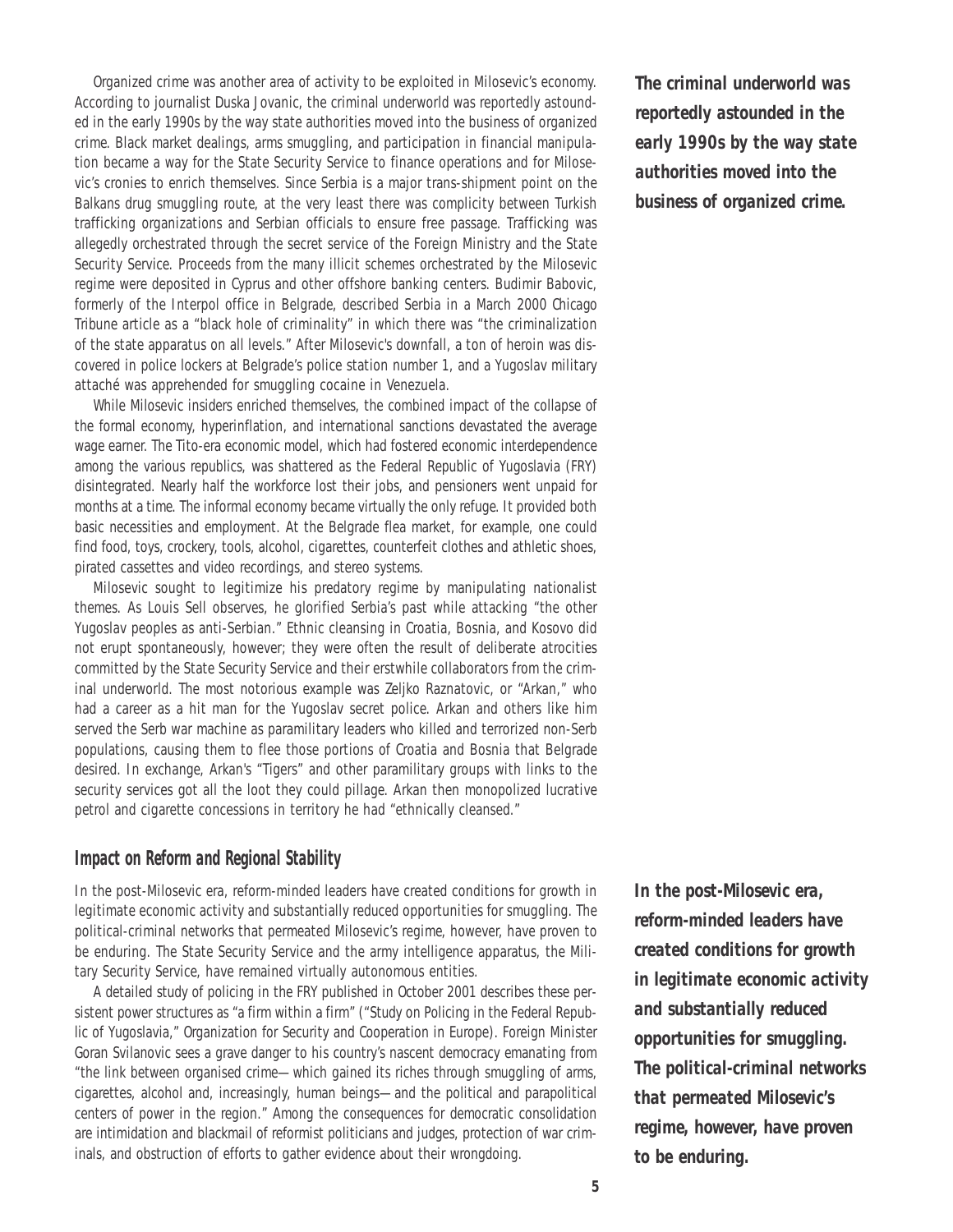Regional stability has also been undermined through the surreptitious funneling of support from Belgrade to the army of the Republika Srpska and to paramilitary vigilantes in Mitrovica in northern Kosovo called "bridgewatchers." At least until January 2002 the bridgewatchers were funded out of the budget of the Serbian Ministry of the Interior, but they also finance themselves through extortion and organized crime. Adept at orchestrating unruly demonstrations, the bridgewatchers have been responsible for the worst acts of violence that have been perpetrated against the UN Mission in Kosovo (UNMIK), including a grenade and sniper assault in April 2002 that injured 26 international police. They also use strong-arm tactics to intimidate Kosovo Serbs who cooperate with UNMIK and to resist deployment of Serb members of the Kosovo Police Service (KPS) in northern Mitrovica. The bridgewatchers are the primary reason that UNMIK had been unable to extend its writ north of the Ibar River in the predominantly Serb portion of Mitrovica.

### **Bosnia**

#### *The Criminalization of the Political Economy*

For much of its history, Bosnia was under imperial domination that produced little economic or political development. Security and sustenance for its people were provided by informal local power structures or fiefdoms that were resistant to central governance. Although Tito installed single-party rule, with the break-up of Yugoslavia, three nationalist parties consolidated their grip on power in their respective ethnic communities: the Croat Democratic Union (HDZ), the Serb Democratic Party (SDS), and the Bosnian Muslim (Bosniac) Party of Democratic Action (SDA). These nationalist parties formed the nucleus of Bosnia's criminalized power structures. They encouraged and exploited inter-ethnic conflict "through their monopoly on violence and their control of informal economic activity," as an October 1999 European Stability Initiative (ESI) report on Bosnian power structures has documented ("Reshaping International Priorities in Bosnia and Herzegovina"). They inherited control of the internal security apparatus and intelligence services within each community, while the Tito-era "nomenklatura" system continued to function as an informal patronage network.

Illegal financial transactions and smuggling of arms, fuel, tobacco, alcohol, and foodstuffs became integral to the war effort. Nationalist parties funded both their political and military activities in this manner. Many officials, both military and civilian, became unabashed war profiteers, often cooperating across ethnic lines. The active promotion and exploitation of conflict displaced legitimate economic activity. The result was an underground economy based on gray market transactions (smuggling of consumer goods, corruption, barter) and black market activity (organized trafficking in drugs, arms, prostitution).

Corruption continues to be endemic in the wake of the armed conflict. The impact of official connivance in, protection for, and even direction of smuggling and other forms of tax evasion is enormous. Cigarettes, alcohol, and oil are particularly important. In Republika Srpska, one estimate suggested that over \$90 million had been lost annually as a result of smuggling. Each ethnic group also operates its own electric, water, and telephone companies that exercise a monopoly in areas they control. Nationalist parties siphoned off proceeds from these public utilities to the benefit of local politicians and to fund their campaign activities, militating against the emergence of alternative political views. In October 1998, Didier Fau, the deputy high representative for economic issues, estimated that Bosnia's formal economy may account for 20 percent of activity while perhaps 80 percent goes to the gray and black economies. In countries where the rule of law prevails, these percentages would be reversed.

The black market has burgeoned. Criminal enterprises that had supported and profited

*Bosnia's formal economy may account for 20 percent of activity while perhaps 80 percent goes to the gray and black economies.*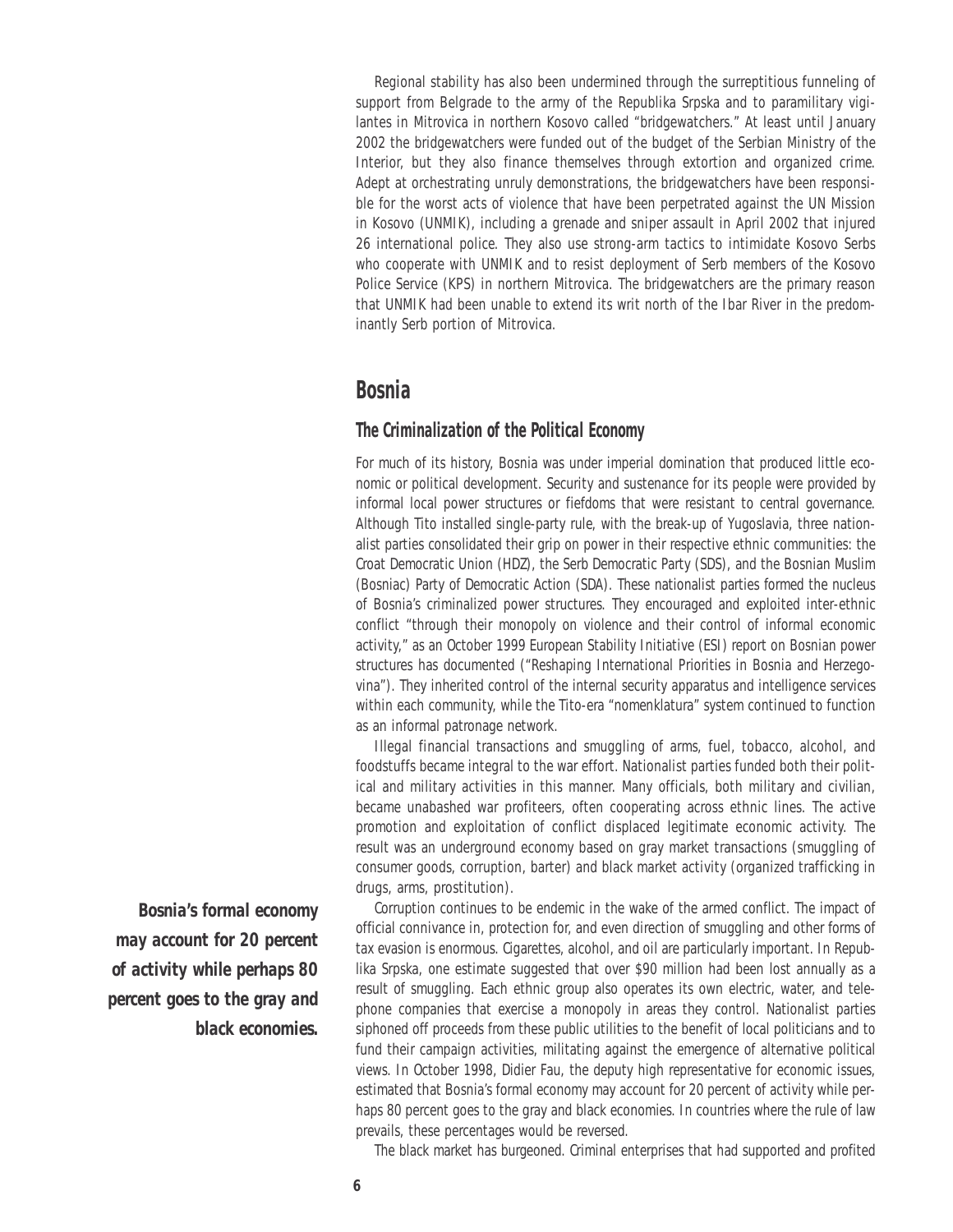from the conflict have continued to function, assisted by their connections in officialdom. This has afforded crime bosses a high degree of impunity, while ultra-nationalist politicians and others have continued to benefit from crime. The "Balkans route" in general is estimated by High Representative Paddy Ashdown to account for some 60 percent of Western Europe's supply of illicit drugs. Proceeds have reportedly helped to fund parallel institutions maintained by ethnic extremists. Since the end of the war "thousands of women had been trafficked into Bosnia for forced prostitution," according to Human Rights Watch (Regan Ralph, testimony before Senate Committee on Foreign Relations, Subcommittee on Near Eastern and South Asia Affairs, February 22, 2000). Local police, and some internationals, have been involved in this trafficking, while the demand is driven in part by the international presence. Porous borders had also made Bosnia a major route for illegal aliens seeking to reach Western Europe, though control has improved considerably with the formation of a State Border Service. Until 1999, one of the largest markets for stolen vehicles in Europe was located at Stolac in the Croat-dominated area of Bosnia. Hundreds of vehicles with forged registration papers and license plates from Western European states could be found there. Although the Office of the High Representative outlawed the market and pressured local authorities to arrest the organizer, Jozo Peric, a leading organized crime figure, he remains a fugitive (David Dlouhy, testimony before the House International Relations Committee, September 15, 1999).

#### *The Impact on Peace Implementation*

The nature of extremist-criminal power structures and their impact on implementation of the Dayton Accords has varied across the three ethnic communities. Whereas Bosnian Serbs and Croats were able to count upon support from contiguous state sponsors during the war, Bosniacs could not. Thus, the power structures that evolved in Croatdominated Herzegovina and the Republika Srpska (RS) were reliant on ties to the state security entities of their patrons. The exigencies of the war compelled Bosnian Muslims to turn to paramilitary elements, especially criminal gangs and *mujahedin* (Islamic volunteers) from Iran and Afghanistan.

Former Croatian minister of defense Gojko Susak was the principal patron and conduit for revenue that allowed the HDZ to operate a shadow Bosnian Croat government during and after the war. Some of the most powerful figures in the HDZ were directly involved with his highly lucrative smuggling operations, especially the illicit flow of weapons. The prominent role of Croatian intelligence operatives and their criminal activities were revealed in October 1999 when SFOR (the NATO-led Stabilization Force) raided covert intelligence facilities in Mostar and seized weapons, credit card counterfeiting equipment, and a wealth of information about their operations against the international community. This SFOR action and efforts to promote refugee returns have been staunchly resisted by Bosnian Croat veterans associations, noted for their capacity to assemble violent "rent-a-mobs" at a moment's notice. One of these paramilitary groups was founded by Mladen Naletilic, an indicted war criminal and notorious underworld figure, commonly know as "Tuta." His paramilitary Convicts' Brigade was responsible for some of the worst atrocities against Bosniac and Serb communities during the war. One of Tuta's senior commanders, Ivan Andabak, who was also a general in the Herceg-Bosna military (or HVO), is a suspect in the March 1999 assassination of the federation's deputy minister of interior, Jozo Leutar.

With the death of Susak and the January 2000 transition to a democratically elected, post-Tudjman government in Croatia, the HDZ lost access to funding to thwart implementation of the Dayton Accords. HDZ hardliners, including Tuta and other war criminals, have been jailed or sent to The Hague. HDZ leader Ante Jelavic was removed from the tripartite Bosnian presidency in March 2001 because of his involvement in pushing for a Croat mini-state or "third entity" in Bosnia. The Office of the High Representative (OHR) and SFOR have cracked down on the use of the Hercegovacka Bank to fund the parallel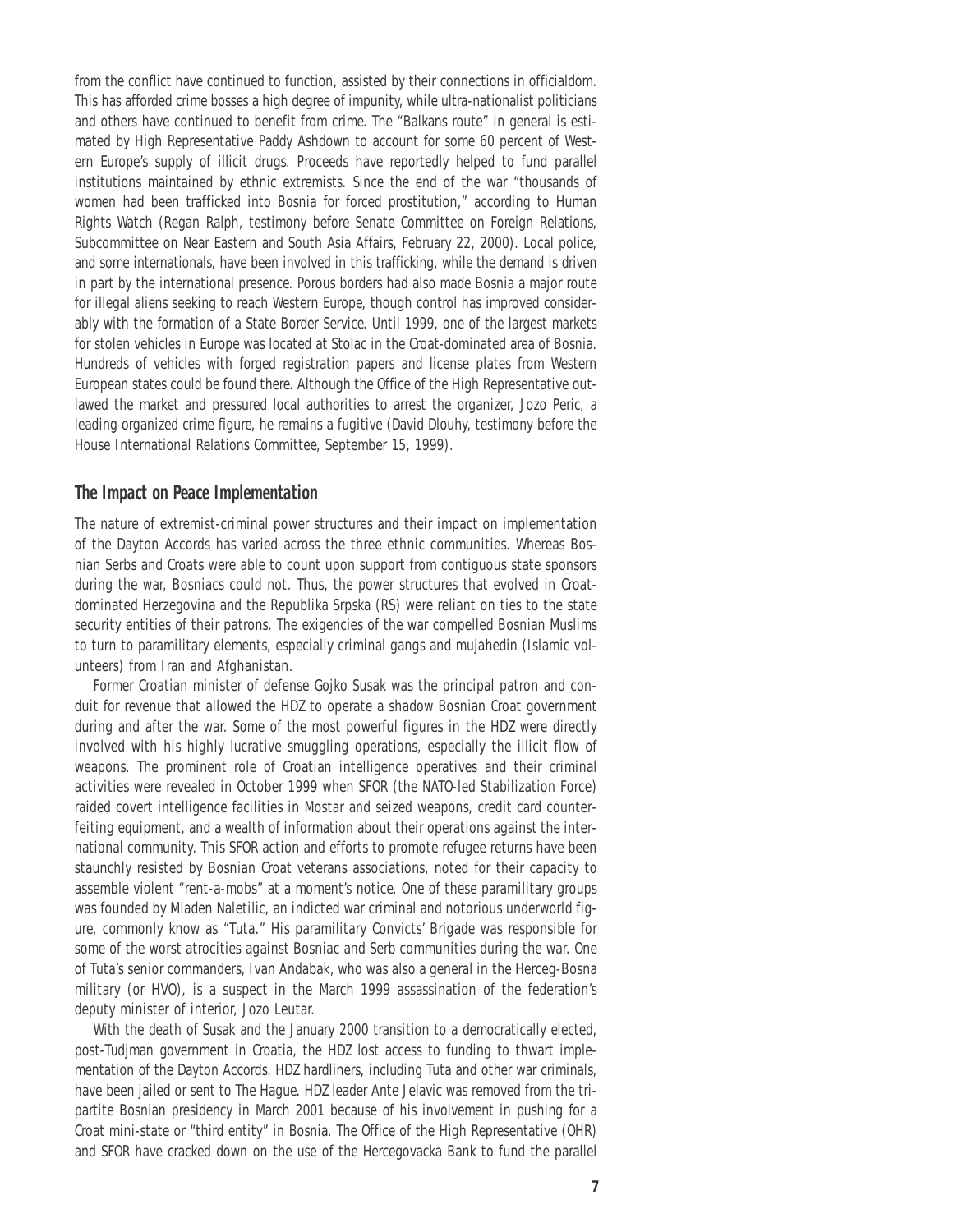Croat government. The bank may have also functioned as a money-laundering machine for transnational organized crime. Moderate elements based in central Bosnia and the Posavina corridor in northern Bosnia, where almost half the Bosnian Croats live, have become increasingly willing to pursue their own interests. Since Croats in central Bosnia are geographically dispersed, they are ill-disposed to the creation of a separate Croat entity. In the HDZ stronghold of southern Herzegovina, however, extremists continue to agitate for a Croat third entity, although without the means to do so effectively.

Power in the RS was dominated by SDS party leaders Radovan Karadzic, Momcilo Krajisnik, and Biljana Plavsic. When external support from Milosevic declined, they had to rely primarily on revenue generated from illicit trade in alcohol, cigarettes, fuel, and coffee. Even though Karadzic was removed from his formal position in the RS government and SDS party in 1996, his retinue of bodyguards continued to be funded in this manner. In 1997 Plavsic defected, claiming that government salaries and pensions could not be paid because of revenue lost to smuggling operations controlled by her SDS opponents. These illicit activities were investigated, but charges were either dropped due to SDS pressure or investigators were murdered. SFOR further weakened extremist power structures in the RS by asserting control over public broadcasting, cracking down on paramilitary units and intelligence services, and arresting war criminals. Although Karadzic remains on the run, Krajisnik and Plavsic have appeared before the International Criminal Tribunal for the Former Yugoslavia (ICTY). The vacuum created by the weakness of the RS government has been filled, in traditional feudal manner, by localized fiefdoms at the municipal level. In some cases, such as Prijedor, the outcome has been positive, largely because of the arrest of war criminals and the atrophy of the repressive structures they controlled. On the other hand, the weakness of the rule of law in the RS provides ample opportunity for criminalized power structures in other municipalities (for example, Foca, Bijeljina, Brcko, Trebinje, and Zvornik) to flourish and continue obstructing the peace process.

Although the Bosnian Muslim SDA was supportive of most aspects of Dayton, political-criminal linkages growing out of the war have created serious impediments to the rule of law. Since the Bosniacs lacked a patron with whom they shared a border to help them circumvent the arms embargo, the SDA and its founder, Alija Izetbegovic, were compelled to seek external assistance from the Islamic world and the local mafia. Labyrinthine political-criminal networks ran through the defense ministry, the Bosnian Agency for Investigation and Documentation (BAID), the police, and the party. As is characteristic of these informal power structures, both the *mujahedin* who remained behind and the Sarajevo mafia enjoyed an ominous degree of autonomy and impunity.

The individual most responsible for coordinating war-time assistance from Islamic sources, including *mujahedin* veterans from Afghanistan, was former deputy Federation defense minister Hasan Cengic. Even though the United States compelled his removal in 1996, ESI reported several years later that he continued "to play a prominent role in the party and the Federation parliament, has an important political network in the SDA-controlled cantons, and has built up a private business empire." As with Karadzic and other leading extremists, mere removal from formal positions had only cosmetic impact since their power was derived from informal networks involving family and interlocking business and foundation relationships. Although the number of *mujahedin* fighters who remained in Bosnia after the war may be small, the closed nature of their communities near Maglaj and Zavidovici (for example, Bocinja) was a cause for concern. With the arrest in October 2001 of six Algerians accused of plotting an al Qaeda–inspired attack on a U.S. target, those fears were substantiated. The inability to prosecute the case in Bosnia because the intelligence possessed by SFOR could not be converted into admissible evidence exposed a glaring weakness in dealing with extremist power structures.

The involvement of BAID with the *mujahedin* and the criminal underworld is likely to become clearer since the arrest of BAID's first director, Bakir Alispahic, along with his deputy, the head of BAID's Sarajevo sector, and two ex-policemen who held key positions

*With Karadzic and other leading extremists, mere removal from formal positions had only cosmetic impact since their power was derived from informal networks involving family and interlocking business and foundation relationships.*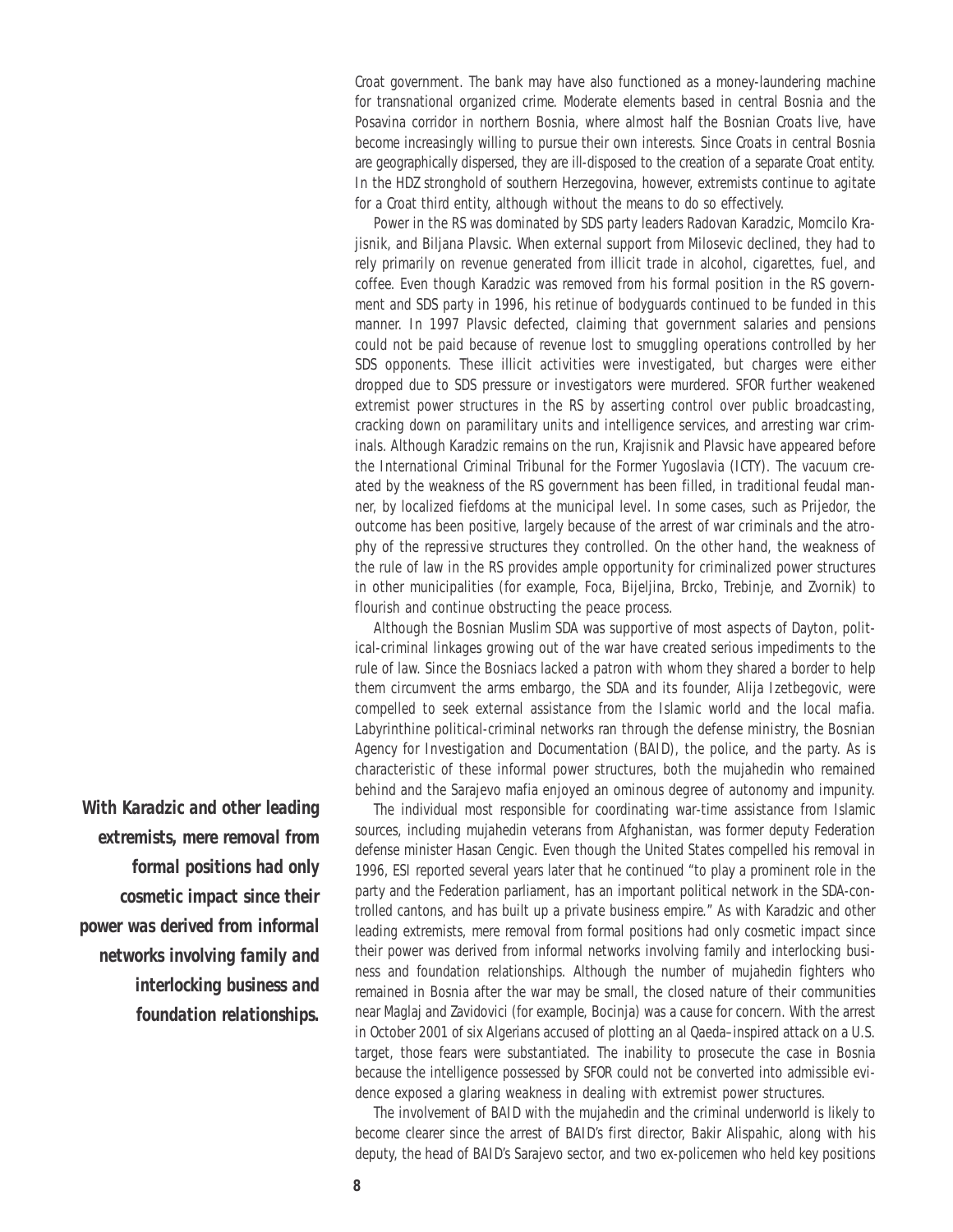in the Bihac Canton during and after the war. According to the Institute for War and Peace Reporting (IWPR), they are charged with "numerous murders of Bosnian Croat returnees in central Bosnia, bomb blasts at Catholic sites, and the assassinations of one of AID's deputy directors, Nedzhad Ugljen ("Sarajevo Trial May Lift Lid on Assassinations," May 22, 2002). Alispahic and his BAID colleagues are also linked to an alleged terrorist training camp in Pogorelica run by the Iranian intelligence service that was raided by IFOR (the NATO-led Implementation Force, which preceded SFOR) in February 1996. BAID's apparent ties to al Qaeda have also surfaced as a result of raids on facilities of the Benevolence International Foundation (BIF) conducted by the Federal Ministry of Interior in March 2002. According to IWPR, the incriminating evidence includes photos of BIF founder Enaam Arnaout posing with Osama bin Laden amidst an arsenal of weapons, and classified BAID documents relating to Islamic volunteers in Bosnia during and after the war. These documents were discovered in the office of former BAID member Munib Zahiragic, who was BIF's senior representative in Bosnia ("Bosnia: AID Worker Linked with Bin Laden," May 30, 2002).

The deal that the SDA cut with underworld bosses like Ismet Bajramovic, known as "Celo," and others during the war has also had a pernicious impact on the post-war regime. The Sarajevo weekly *Dani* summarized the relationship as one where the government provided "the most open support and protection for and partnership with figures widely known for a long time as untouchable mafiosi, profiteers, and criminals" (May 7, 1999). Even though there has since been a change in government and former "untouchables" are becoming vulnerable, the system of justice has not kept pace. The scale of the challenge was suggested by the head of the Bosnia Judges' Association, Vlado Adamovic, when he argued recently—in defense of the local judiciary—that "maybe 20 or 30 percent of the judges are bad or not respectful of the codes, but they are not all corrupt."

In sum, with the seventh anniversary of the Dayton Accords approaching, some of the leading extremists have been eliminated from the power structures that instigated and profited from the war. The power vacuum has largely been filled, however, by their criminal counterparts rather than by the rule of law. The existence of a dominant extralegal economy along with the corrupt behavior of key government officials means that there is a very poor revenue base to sustain public services, including the judiciary and law enforcement. Even when legal proceedings are brought against political figures, cases are either dismissed or sentences are very light. Such problems were given scant attention at Dayton, and the nationalist parties were able to exploit the fragmentation of power that resulted from the accords to entrench themselves even more firmly within their own communities. The result, according to Robert Barry, former head of the OSCE Bosnia mission, has been that the nexus of "extremist politicians, the remnants of the old security services, and organized crime in this country represents the single greatest obstacle to democratic reform, economic investment, and membership in Euro-Atlantic institutions" (speech at Sarajevo University, October 20, 1999).

## *extra-legal economy along with the corrupt behavior of key government officials means that there is a very poor revenue base to sustain public services, including the judiciary and law enforcement.*

*The existence of a dominant*

#### **Kosovo**

#### *The Criminalization of the Political Economy*

After Milosevic deprived Kosovo of its autonomy in 1989 and removed ethnic Albanians from state-run enterprises and the education system, the underground economy became a vital safety valve, especially the linkage to the Kosovar Albanian diaspora. Many families survived on remittances from relatives who found employment in Europe. Thousands migrated, with the largest communities eventually forming in Switzerland and Germany. During most of the 1990s this exile population also provided regular donations to support the parallel government led by Ibrahim Rugova's Democratic League of Kosovo (LDK) and his passive resistance to Milosevic.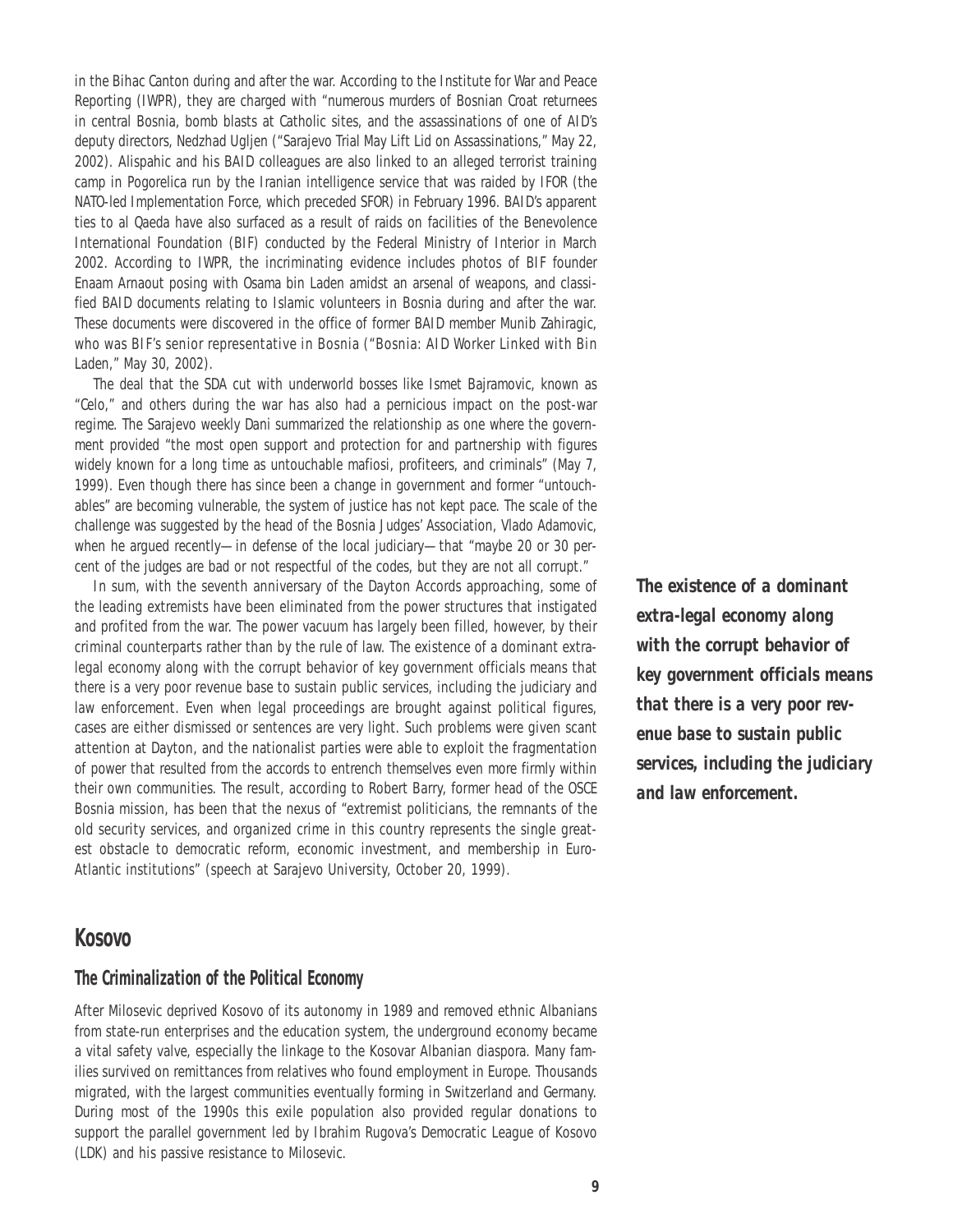Owing to the region's strategic location on the heroin trafficking route running from Afghanistan into Europe, Turkish criminal clans increasingly turned to Albanians to act as drug couriers as instability engulfed the Balkans during the 1990s. A ready pool of unemployed and alienated Kosovars was also available in Western Europe and some of them were recruited to run heroin and prostitution rings. Inevitably, Kosovars went into business for themselves, since their clan culture and obscure language made them highly resistant to penetration by law enforcement. Exploiting the presence of Kosovar communities throughout Europe, enterprising Kosovar mobsters were able to challenge Turkish dominance over heroin markets in Germany, Switzerland, Scandinavia, Belgium, Hungary, Poland, and the Czech Republic. Kosovar Albanians also became a major factor in prostitution in Italy and Germany.

Criminal activities played a significant role in developing a resource base for the political and military struggle of the Kosovo Liberation Army (KLA). Estimates vary, but up to half the funding for the KLA may have come from drugs. A drugs-for-guns connection first emerged in the early 1990s, with heroin shipments financing the purchase of weapons destined for Bosnia and Kosovo. With the emergence of the KLA in 1997, Kosovar Albanians living abroad also lent their support via the Homeland Calling Fund. When pyramid schemes in neighboring Albania collapsed that same year, the ensuing anarchy led to a looting of armories that created a ready supply of weapons across the region.

The withdrawal of Serb security forces from Kosovo in June 1999 produced a public security and legal vacuum that the chief of the OSCE mission in Pristina, Daan Everts, referred to as an "open invitation" to organized crime. As refugees returned to Kosovo, Albanian criminal gangs rushed in with them. A lack of border controls allowed almost anything to be smuggled in or out, including drugs, cigarettes, alcohol, cars, and petrol. Cigarette smuggling became big business, both because Kosovo has one of the highest rates of cigarette consumption in the world and because high taxes in Western Europe make it especially remunerative to penetrate that market. Luxury cars in Greece and Macedonia became another lucrative target. With Kosovo's formal economy in a virtual state of collapse, employment opportunities were limited to the international presence or the underground economy.

#### *The Impact on Peace Implementation*

The KLA quickly filled the vacuum as Serb forces withdrew, establishing de facto governing structures. A wave of violence against the Serb population produced "reverse" ethnic cleansing. Revenge was not the only motivation, as vacated Serb property was often usurped by ex-KLA fighters. Albanian ethnicity was no guarantee of respect for personal property, however, and much valuable real estate was expropriated by KLA members for personal use. Entrepreneurs who retained their businesses were often compelled to pay protection money. Recurring reports linked ex-KLA leaders with illegal trade in cigarettes, alcohol, and petroleum products.

As former KLA members sought to assert control over Kosovo's levers of power and sources of wealth, they came into conflict with LDK supporters. A civil war was narrowly averted by UNMIK, but antipathy between the LDK and Hashim Thaci's Democratic Party of Kosovo (PDK) has continued to cast a long shadow over politics in Kosovo. The protracted delay in forming a government after the November 2001 parliamentary election illustrated the depth of this antipathy.

The creation of the Kosovo Protection Corps (KPC) in 1999 as a disaster response unit, and to a lesser extent the recruitment of a new police force, the Kosovo Police Service (KPS), was part of a process to incorporate former KLA leaders into the political mainstream and integrate individual KLA members into civil society. Some senior KPC commanders continued to act with impunity, however, and to resist efforts to dis-

*The withdrawal of Serb security forces from Kosovo in June 1999 produced a public security and legal vacuum . . . an "open invitation" to organized crime.*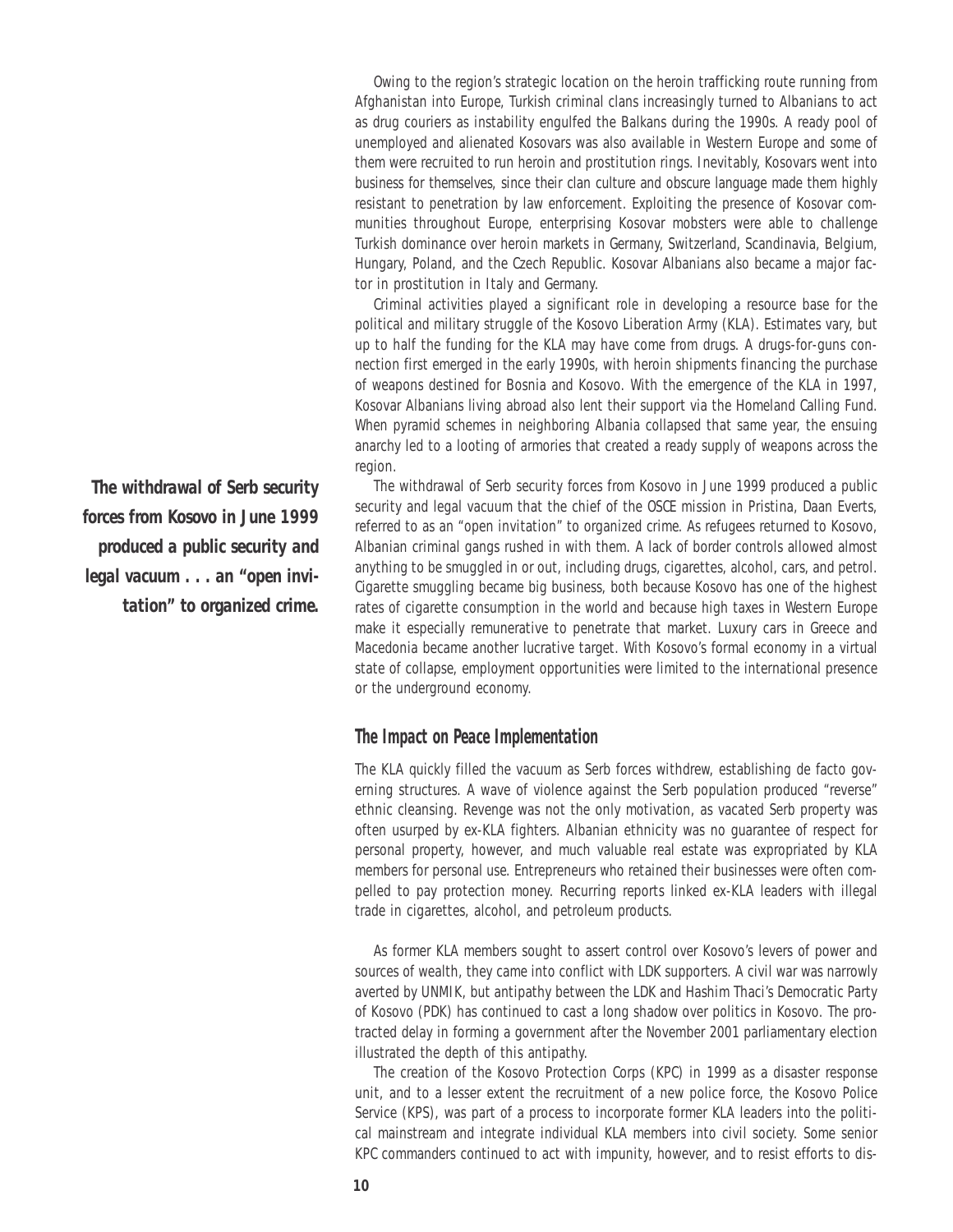cipline them. Rogue ex-KLA fighters and some KPC members acting autonomously are widely suspected of having been catalysts in the insurrections that erupted in southern Serbia in 2000 and in Macedonia in early 2001. They have proven adept at exploiting grievances among ethnic Albanian populations in the region to fuel inter-ethnic conflict, and there are continuing reports of involvement by ex-KLA in trafficking in drugs, arms, and other contraband.

The danger from organized criminal elements is illustrated by the wave of illicit commercial construction that took place after June 1999, particularly in Pristina. In addition to being an attractive way for criminal enterprises to launder money, many of these structures were built illegally on municipal property. When UNMIK began to clamp down by demolishing illegal buildings in the summer of 2000, Pristina's chief for enforcement of permit requirements, Rexhep Luci, was assassinated by an organized crime hit team.

## **Conclusions**

In Bosnia and Kosovo, the international community is making progress in dismantling lawless structures of power. UNMIK and KFOR have finally put mechanisms in place that complete the "intelligence-to-incarceration" continuum, enabling them to begin holding those who have violently obstructed the peace accountable for their actions. The accused Kosovo Serb ringleader of the April 2002 assault on UNMIK Police in Mitrovica, Milan Ivanic, has surrendered to UNMIK Police after initially fleeing from justice. Since January 2002, former senior KLA commanders Daut Haradinaj and Rrustem Mustafa and dozens of others have been arrested primarily for violence against fellow Kosovar Albanians, sending a strong signal that no one is above the law. KFOR also struck a preemptive blow against use of Kosovo's territory to destabilize Macedonia with the August 2002 arrest of three suspected organizers of the Republican Army of Ilirida. In Bosnia, High Representative Paddy Ashdown has also thrown down the gauntlet, declaring to the Parliament of Bosnia-Herzegovina on July 16, 2002 that "now we must turn our attention towards dismantling the organized criminal networks that are attempting to capture this country's institutions, and control its politics." Ashdown has moved swiftly to galvanize the criminal justice system by addressing deficiencies in the criminal code, establishing a special chamber in the court of Bosnia-Herzegovina and special departments in the prosecutors' office to deal with organized crime and corruption, and creating High Judicial and Prosecutorial Councils comprised of local and international jurists that will be responsible for reappointing almost all judges and prosecutors in Bosnia and maintaining ethical standards.

In Kosovo an attempt was made to intimidate the international community through street demonstrations that at times became violent. In Bosnia, criminal-political power structures have reacted to the Ashdown Declaration by seeking to obstruct ongoing investigations and court cases.

In Serbia, legislation has been passed that seeks to bring the State Security Service under control, and special mechanisms have been created for dealing with organized crime. The Special Operations Unit of the State Security Service that engaged in armed rebellion in November 2001 has been disbanded. These commendable efforts deserve whole-hearted support, but their impact should be measured by results in bringing the Milosevic-era criminal oligarchy to justice. Test cases abound. Mass graves discovered on Ministry of Interior facilities near Belgrade provide hard evidence of a systematic cover up of wartime atrocities committed in Kosovo, yet pursuit of this matter through the legal system has stalled. The long list of unsolved political assassinations—among them the slaying of Arkan, the chief of the special police, and the defense minister testifies to a lack of accountability. Investigations by the National Bank of Yugoslavia into the financial crimes of the Milosevic regime have similarly been stonewalled, prompting bank governor Mladjan Dinkic to denounce this publicly. In his judgment,

*In Bosnia and Kosovo, the international community is making progress in dismantling lawless structures of power.*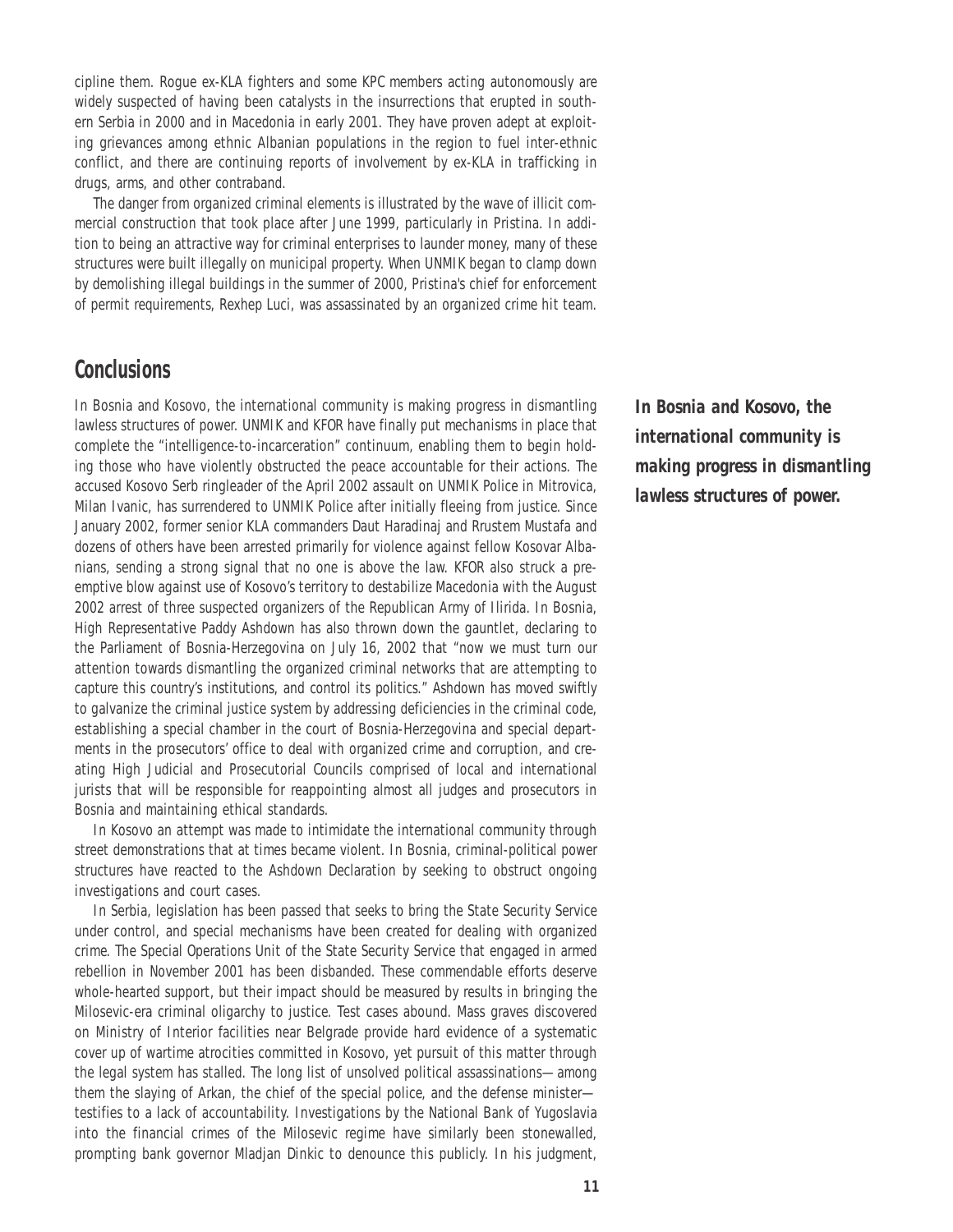the inaction results from efforts by those who wielded power under Milosevic to preserve their prerogatives. The June 2002 assassination of Bosko Buha, Serbia's deputy head of public security, whose action to support the October 5 rebellion was pivotal to Milosevic's ouster, provided a chilling reminder that the politics of violence still prevails in Belgrade. The specter of a political-criminal regime, simply without Milosevic at the helm, still hovers menacingly over Serbia.

#### *Dismantling Lawless Power Structures*

- *The United States has no need for friends who are crooks.* If power in the Balkans continues to be wielded by untouchable, informal networks of predatory politicians, rogue intelligence operatives, and gangsters, self-sustaining peace will be unattainable. Implementation of peace agreements in this context has erroneously been regarded by some as a "post-conflict" process. In reality, the final phase of conflict remains to be decided. Unless the rule of law prevails over the legacy of lawless rule in the region, the cycle of conflict will inevitably be repeated.
- *The British military get results.* Defeating power structures rooted in the nether world of intelligence operatives, gangsters, and paramilitary elements requires committed international military forces. In their Balkans peace missions, the British military has repeatedly demonstrated the effectiveness of a mode of operation that is rooted in principles of counterinsurgency as applied in Northern Ireland. This emphasizes cohesive action with civilian counterparts, especially law enforcement; cultivating support and eliciting information from the local population; and intelligence-led operations to assist in the arrest of those who oppose peace through violent means.
- *The entire continuum from intelligence to incarceration must be completed.* KFOR and UNMIK eventually had to acquire the full spectrum of capabilities—from intelligence to incarceration—to begin dismantling criminalized power structures in both the Kosovo Albanian and Serb communities. To prosecute high-profile cases successfully required international police, judges, and prosecutors who could not be intimidated by powerful extremists or prominent criminals. International judges are regularly asked by their local colleagues to assume sensitive cases.

#### *Institutionalizing the Rule of Law*

- *Capacity building for the rule of law must be holistic.* For the rule of law to become a reality, the complete spectrum of components must be developed, including the legal code, judiciary, police, and penal system.
- *Safeguards must be developed in tandem with capacity.* To ensure that these institutions actually serve the public interest and do not again become captives of repressive and corrupt political forces requires effective safeguards to observe performance (transparency) and to sanction misconduct (accountability).

Structural safeguards within the state are part of the answer. This includes political pluralism (which in the Balkans equates to multi-ethnic governance), open elections that permit transitions in power, and judicial autonomy. It is also essential to create independent oversight bodies with effective disciplinary mechanisms for each institution involved in the rule of law.

Vigorous safeguards in civil society are also essential for effective transparency and accountability. This includes a free press (especially investigative journalism); political parties capable of mobilizing an opposition; education of the public about their rights and mechanisms for redress of abuses; and mobilization of groups in civil society that have an inherent interest in the rule of law (for example, private sector, professionals, intelligentsia, middle class, women, students).

*If power in the Balkans continues to be wielded by untouchable, informal networks of predatory politicians, rogue intelligence operatives, and gangsters, self-sustaining peace will be unattainable. . . . Unless the rule of law prevails over the legacy of lawless rule in the region, the cycle of conflict will inevitably be repeated.*

*For the rule of law to become a reality, the complete spectrum of components must be developed, including the legal code, judiciary, police, and penal system.*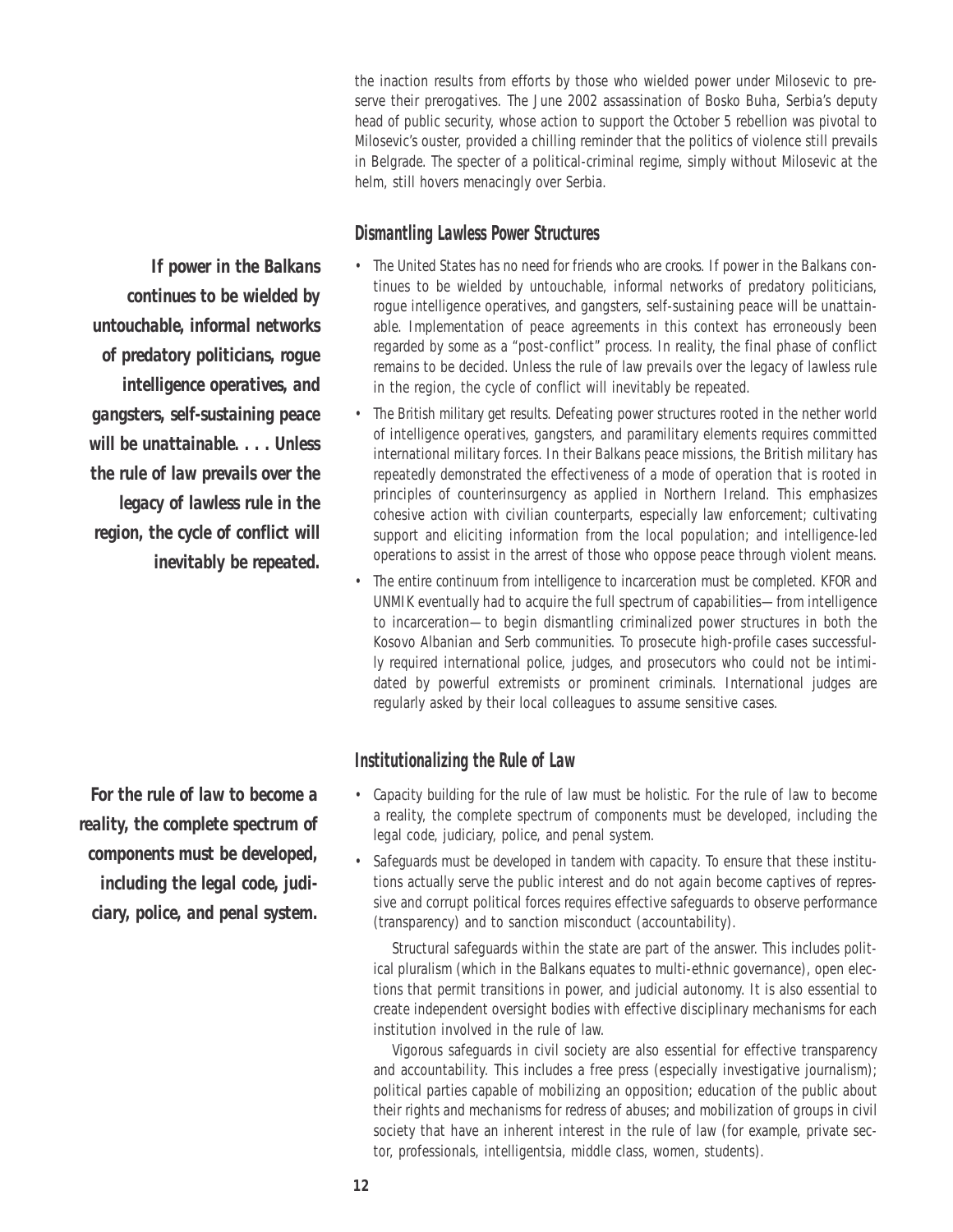• *Partnership between internationals and locals is essential for sustainability.* A partnership between the international community and members of local institutions involved in the rule of law is essential both for short-term success and long-term sustainability. The training and assistance provided initially is liable to be ineffective unless it takes into account local political, economic, and cultural realities. Over the long term, partnership provides an additional guarantee that these institutions will not become captives of repressive domestic forces or transnational criminal or terrorist networks. The timing of the transition to local "ownership" should be determined both by the capacity of local institutions and by the strength of domestic safeguards. Since the process of capacity building will be accomplished well ahead of the point when local safeguards are able to function reliably, the judiciary, police force, and penal system will be vulnerable to being suborned by criminalized power structures. To bridge this gap, a period of partnership with international personnel should take place to permit domestic safeguards to mature and be tested before full responsibility is transferred.

## **Recommendations**

#### *Dismantling Lawless Power Structures*

- *Milosevic-era crimes committed in Serbia should be prosecuted.* The United States, European Union, OSCE, and ICTY should assist the FRY/Serbia with investigative resources and access to information pertaining to crimes committed in Serbia by the Milosevic regime. They should compile a list of the most politically significant crimes and issue regular reports on the status and causes of delay in achieving a just verdict in these cases. Future economic assistance could be conditioned on the way these pivotal cases are handled, with an emphasis on convictions and confiscation of assets.
- *Military and intelligence agencies should be made accountable to elected civilian authority.* Military and intelligence services must be accountable to properly constituted civilian authority. Measures to achieve this include vetting of personnel, budgetary oversight and auditing by elected civilian officials, standards of professional conduct, and effective disciplinary mechanisms. This should be a priority, especially concerning the Military Security Service in Serbia, and future international economic assistance should be conditioned on performance in this area.
- *International evidence-gathering capabilities need to be reinforced.* Over the years, international officials have developed an understanding of who has been responsible for obstructing peace in the Balkans. This knowledge, which is sometimes derived from intelligence, must be converted into evidence that can be admitted in court. To make this possible, the UNMIK Department of Justice has brought together personnel with criminal investigative skills and appropriate security clearances to exploit police and military sources of information and to develop evidence. To be effective, UNMIK and the OHR in Bosnia must also have adequate investigative capabilities. SFOR and KFOR may also need to use wire-taps to produce investigative leads, and all international organizations need to work toward sharing information about the strategic nodes within political-criminal power structures. Skilled criminal investigators willing to commit to extended tours of duty are needed in Bosnia and Kosovo to develop and prosecute cases. UNMIK has established a witness protection program, and the same is needed in Bosnia, but this will be of minimal value unless the means are also provided to preserve the anonymity of witnesses prior to, during, and after trial. In cases that are strategically important, the United States, Canada, and European countries will need to fund relocation of witnesses outside the region.

*A period of partnership with international personnel should take place to permit domestic safeguards to mature and be tested before full responsibility is transferred.*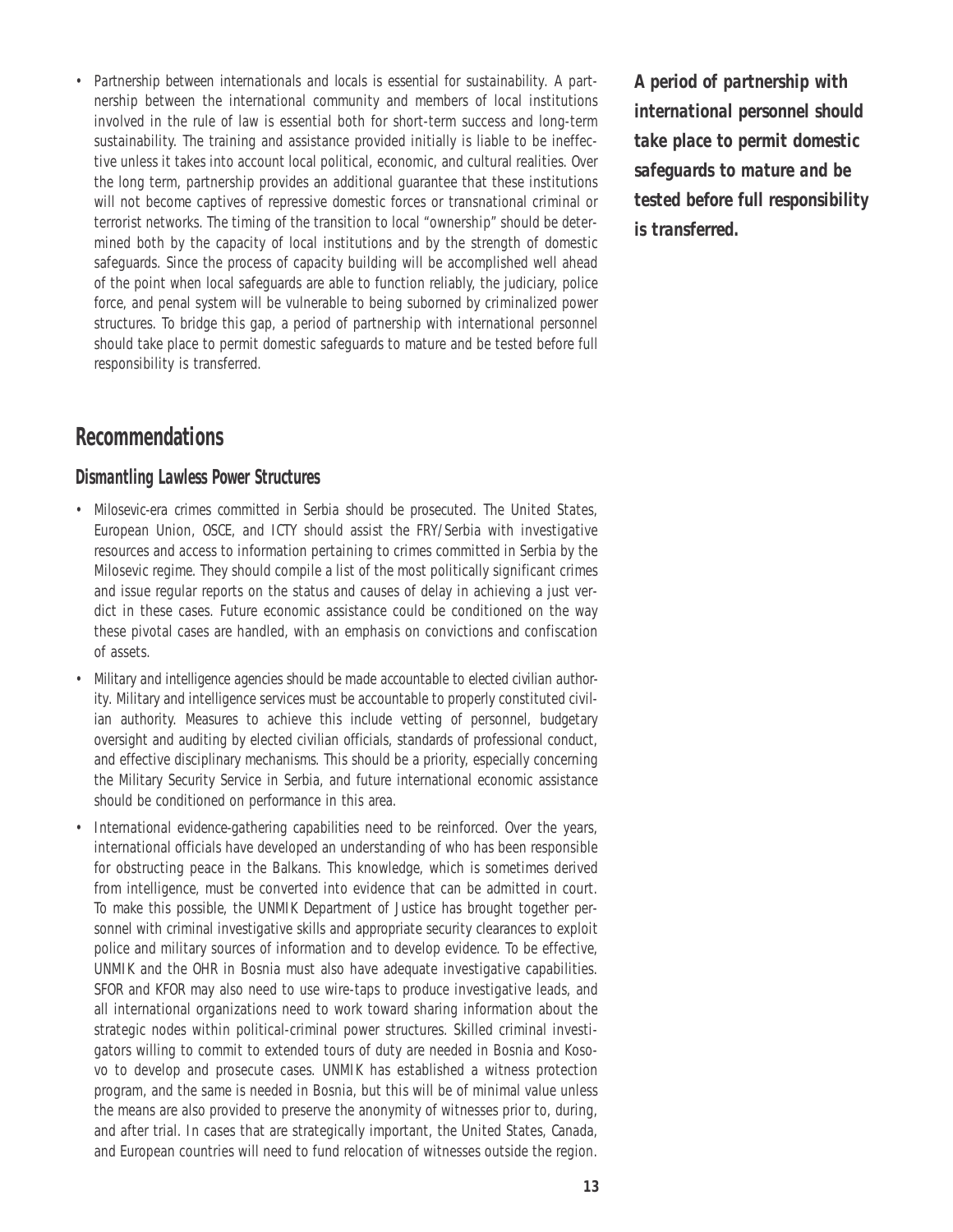In both Bosnia and Kosovo, court cases need to be prioritized according to their strategic importance in disrupting or dismantling obstructionist power structures.

• *Emphasize international public relations efforts.* The more effective the campaign against lawless power structures becomes, the more vital it will be to counter resistance in the form of inflammatory appeals to nationalist solidarity. In the past, the international community has too often been reactive and ineffective in its public relations efforts. Serious attention must continuously be given to getting the international message across.

#### *Institutionalizing the Rule of Law*

- *Long-term commitment.* Extremist politicians will retain popular appeal as long as there is the perception that the survival of each national community remains at risk. The distant promise of integration with Europe is intended to overcome these fears; however, the immediate reality is that the United States has proclaimed that NATO's security forces are heading "out together." This declared policy, as opposed to the actual reduction of NATO troops, is counterproductive from the perspective of removing doubt about longer-term risks. The NATO objective should be clearly perceived as integrating the Balkans into the security structures of Europe, as opposed to leaving together. This will hasten the day when the power of dangerous obstructionists can be broken and the conflict cycle can finally be ended. Mechanisms to perpetuate the international-local partnership in support of the rule of law should also be established, as the European Union Police Mission is doing in Bosnia by taking over from the UN's International Police Task Force.
- *Reform Serb police, penal system, and judiciary as recommended by the OSCE.* The October 2001 OSCE study on policing provides a comprehensive set of recommendations for transforming the police service and penal management. Implementation of these recommendations should be a priority for bilateral donors and international financial institutions, particularly reforms dealing with international involvement, regional cooperation, transparency, and accountability. The OSCE study also highlighted the need for court reform, noting that the "system is ripe for manipulation" in large part because of the overweening influence of holdovers from the Milosevic era on the bench. Comprehensive reform of the judicial system should be a top priority for the international community.
- *The role of civil society as a safeguard should be emphasized across the region.* Crime and corruption are cross-cutting issues that afflict all ethnic communities. Criminal elites collaborate readily across national and ethnic boundaries, while legitimate actors in civil society are fragmented and isolated from each other. International assistance programs should be targeted on forging networks that bring civil society groups together with their counterparts across national and ethnic boundaries so they can understand and work together to address the transnational aspects of the problem. Linkages with international NGOs should also be cultivated to enhance local capacity and to mobilize outside support against intimidation and reprisals.
- *Investigative journalists should have international support.* A tradition of investigative journalism is lacking, especially in Serbia. In a criminalized political economy, publishers do not find it profitable to run such stories. International assistance from professional organizations and aid providers is required to develop and sustain this vital function.
- *International capacity to promote the rule of law requires development.* The capacity of the international community to promote the rule of law suffers from chronic deficiencies in the mobilization and deployment of qualified personnel. Efforts by the European Union and OSCE to field well-qualified police, judges, prosecutors, and

*The NATO objective should be clearly perceived as integrating the Balkans into the security structures of Europe, as opposed to leaving together. This will hasten the day when the power of dangerous obstructionists can be broken and the conflict cycle can finally be ended.*

*International assistance programs should be targeted on forging networks that bring civil society groups together with their counterparts across national and ethnic boundaries so they can understand and work together to address the transnational aspects of the problem.*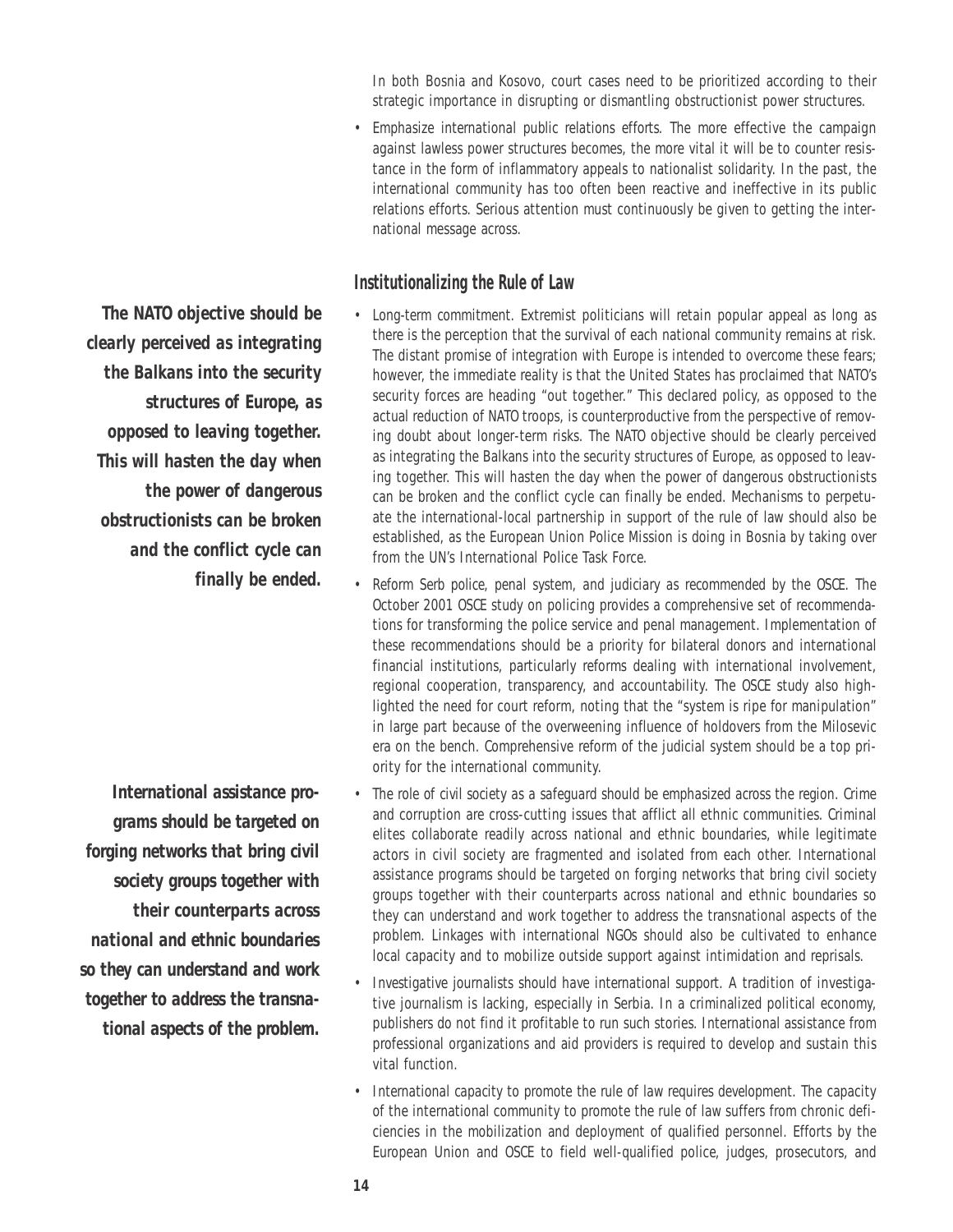penal system managers are critically important and should be fully supported. The United States should also develop a professional, reserve cadre for international service with the full spectrum of skills required to institutionalize the rule of law.

• *Accountability for internationals.* Members of the international community must be held to at least the same standards as their local counterparts. This has too often not been the case. The arrival of internationals has been followed by the burgeoning of brothels and trafficking in women. Scandalous misconduct has too often merely resulted in repatriation. Member states of international organizations providing judges, police, and penal specialists should promote and cooperate with efforts to institute codes of conduct, performance reviews, and effective disciplinary procedures for these personnel.